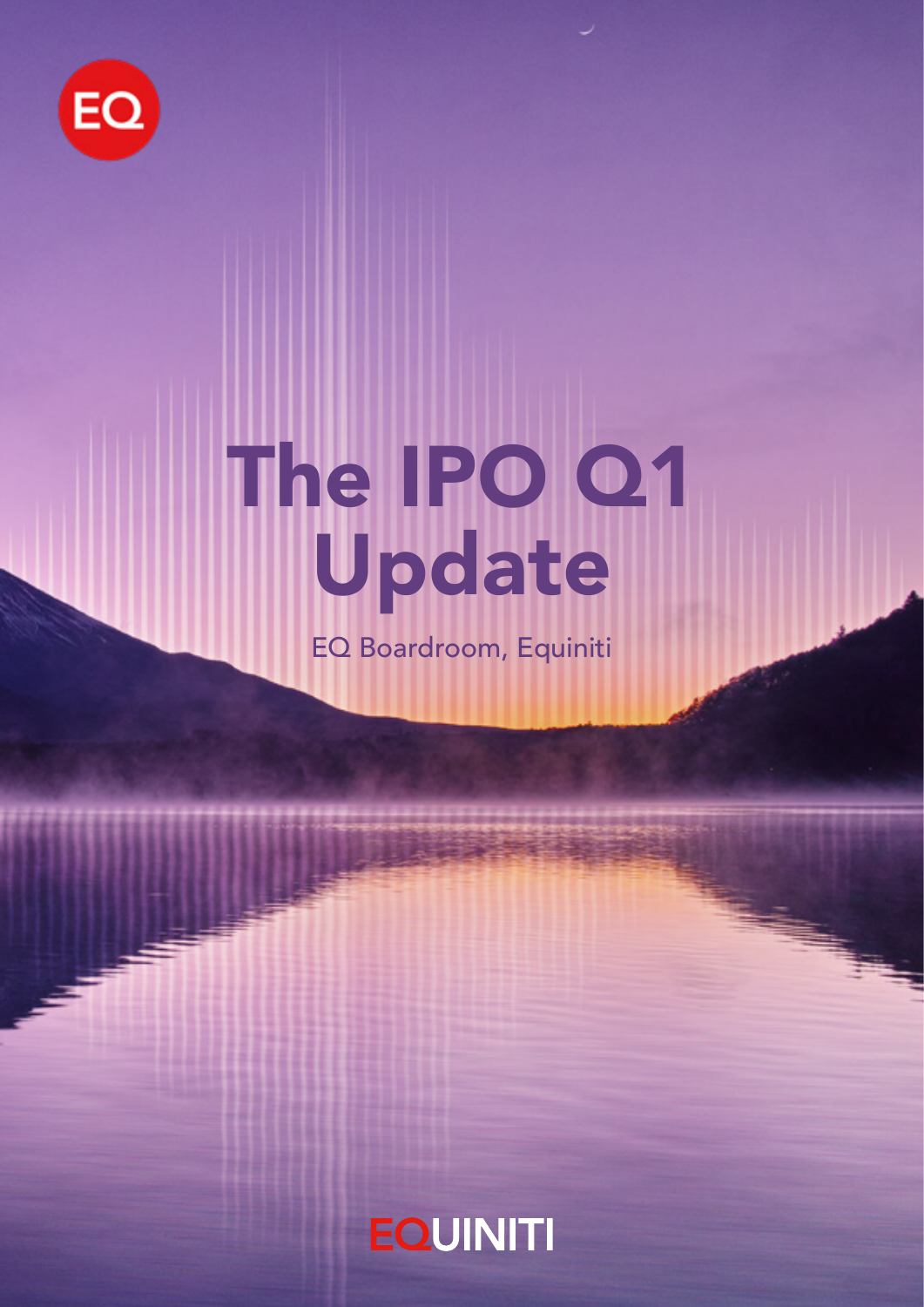## Contents





O5 Overseas Exchanges



◯ BACK TO CONTENTS ◯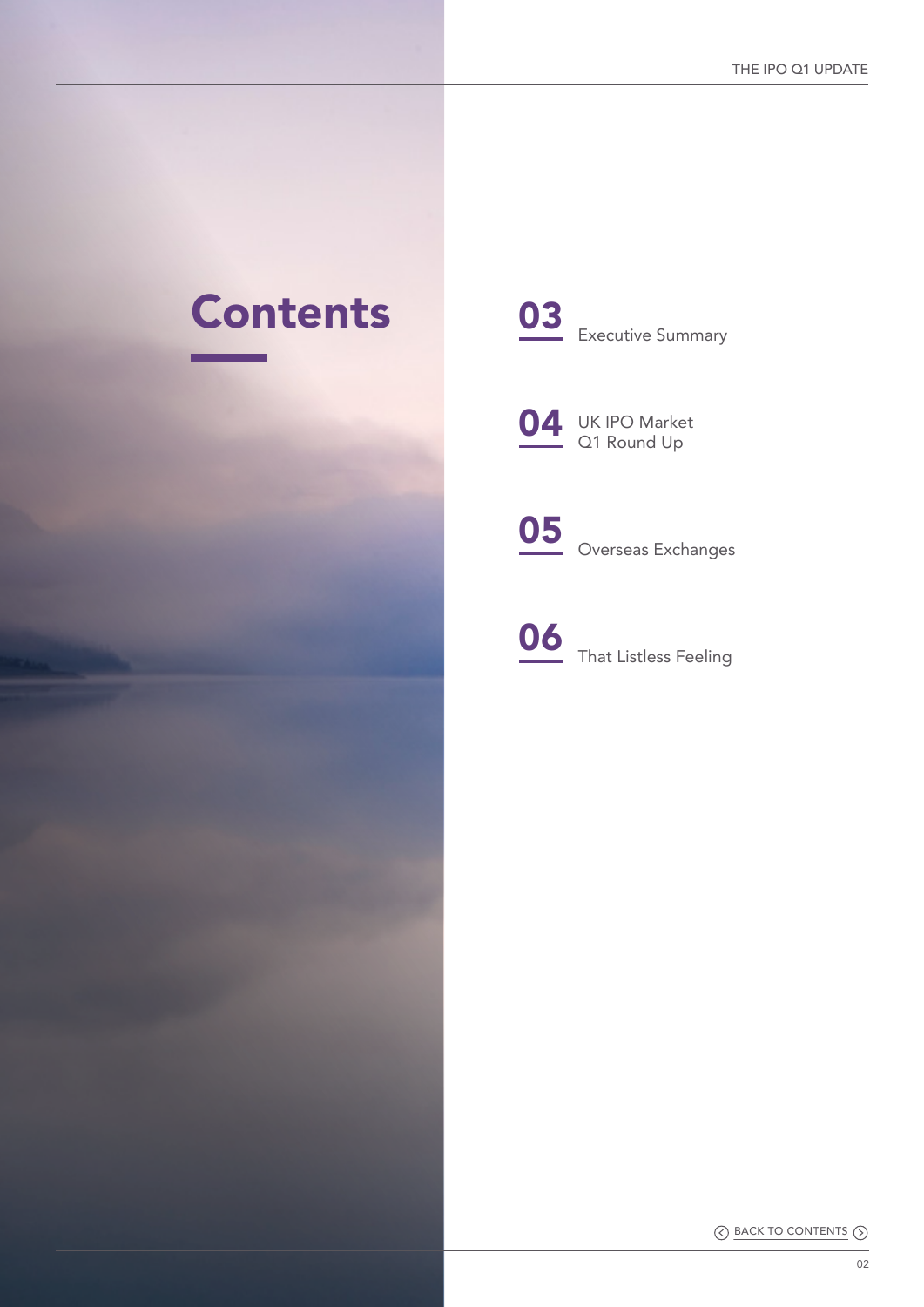### Executive Summary

The contraction in UK IPO activity that began in the second half of 2018 has continued into the first quarter of 2019. Established overseas exchanges also appeared quieter, leaving emerging markets to make the running, although the first of a new batch of unicorns went public in New York. This will go some

way to raising industry spirits, but in our Q1 article we take a look at whether fundamental issues are affecting IPOs globally or whether London's downturn is a purely Brexit-related phenomenon.

 $\Diamond$  BACK TO CONTENTS  $\Diamond$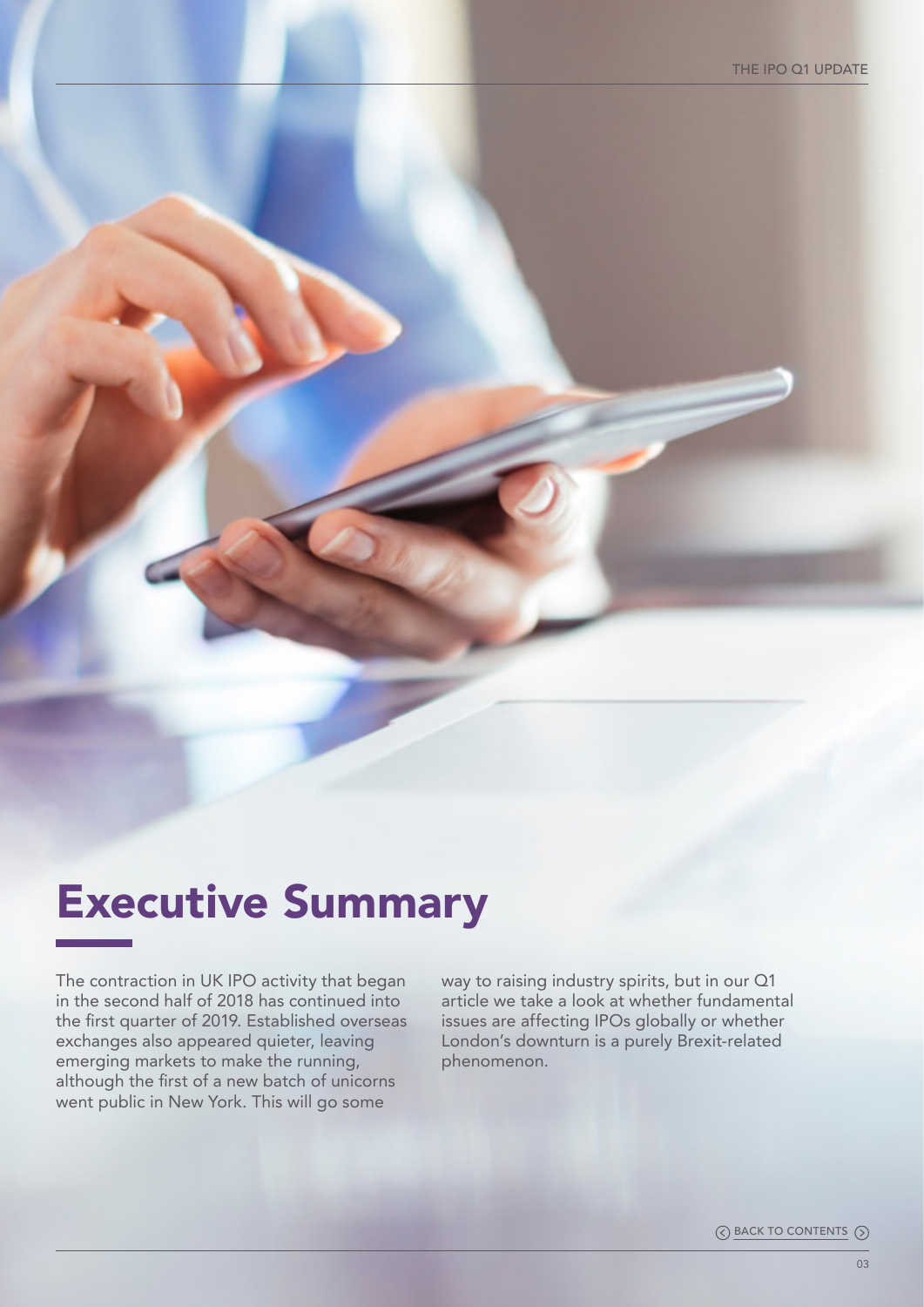# UK IPO Market Q1 Round Up

Excepting an institutional investor-only fund, there were five UK-owned or UK trading IPOs to March 2019, raising around £120m. This low number, together with the nine cancellations bears testimony to the grip of the prevailing mood of wait-and-see, especially comparing to Q1 2018's sixteen London IPOs raising £900m.

Legal firm DWF the largest company float of Q1, achieved a market capitalisation of £366m with around 12.5% of equity going to employees directly or via a benefit trust. The 42-yearold practice already operates in 14 international jurisdictions but will use the listing to widen its global reach.

DWF believes technology has been the cornerstone of its service offering, and £10m of the float proceeds will go back into IT. This will allow the firm to strengthen the data analytics and managed services solutions it can provide directly to clients.

**Schiehallion Fund joined the** main market, and raised £363m upon admission, with a market capitalisation of £420 million. The fund will provide Baillie Gifford's existing institutional clients with exposure to later stage private businesses.

Ferro-Alloy Resources jointly listed on LSE and Kazakhstan's markets in an IPO that gave it a capitalisation of £219m. The £5m of new money raised will allow further mining of vanadium - used to strengthen steel - which has risen 450% in three years.

SaaS company Dev Clever proved that the cloud can float after raising £700k of new money in a listing giving it a

market cap of over £6m. Among other services, the business facilitates consumer incentives by linking brands with voucher and epos systems. In defiance of the behaviour expected of an IT start-up, the business has been consistently profitable since its 2013 incorporation.

The Staffordshire-based enterprise has historically been crowdfunded, but CEO Christopher Jeffries wanted to be on a more even footing with his major brand clients. With the firmer capital base Dev Clever is now looking to scale up significantly and expand geographically.

The Silk Road weaved its way to London with Starcrest Education's £1.1m raise. The Chinese government's muchtouted Silk Road Economic Belt (AKA One Belt One Road) initiative is a push to develop international infrastructure and investment networks. There is also a cultural dimension to President Xi's multi-billion-dollar brainchild, in which Starcrest – with a healthy opening mcap for a start-up of £4.4m – will now play its part.

The money will be used to acquire a Europe-wide platform of businesses, ultimately selling education services back into China. A primary focus will be to feed the still-growing demand among Chinese middle classes for British education. The University of Northampton is expected to be among the first UK partners.

Northern Ireland's Diaceutics services the growing precision medicine sector, analysing insurance and health records to allow more targeted treatments. It raised £17m on AIM in March.

 $\Diamond$  BACK TO CONTENTS  $\Diamond$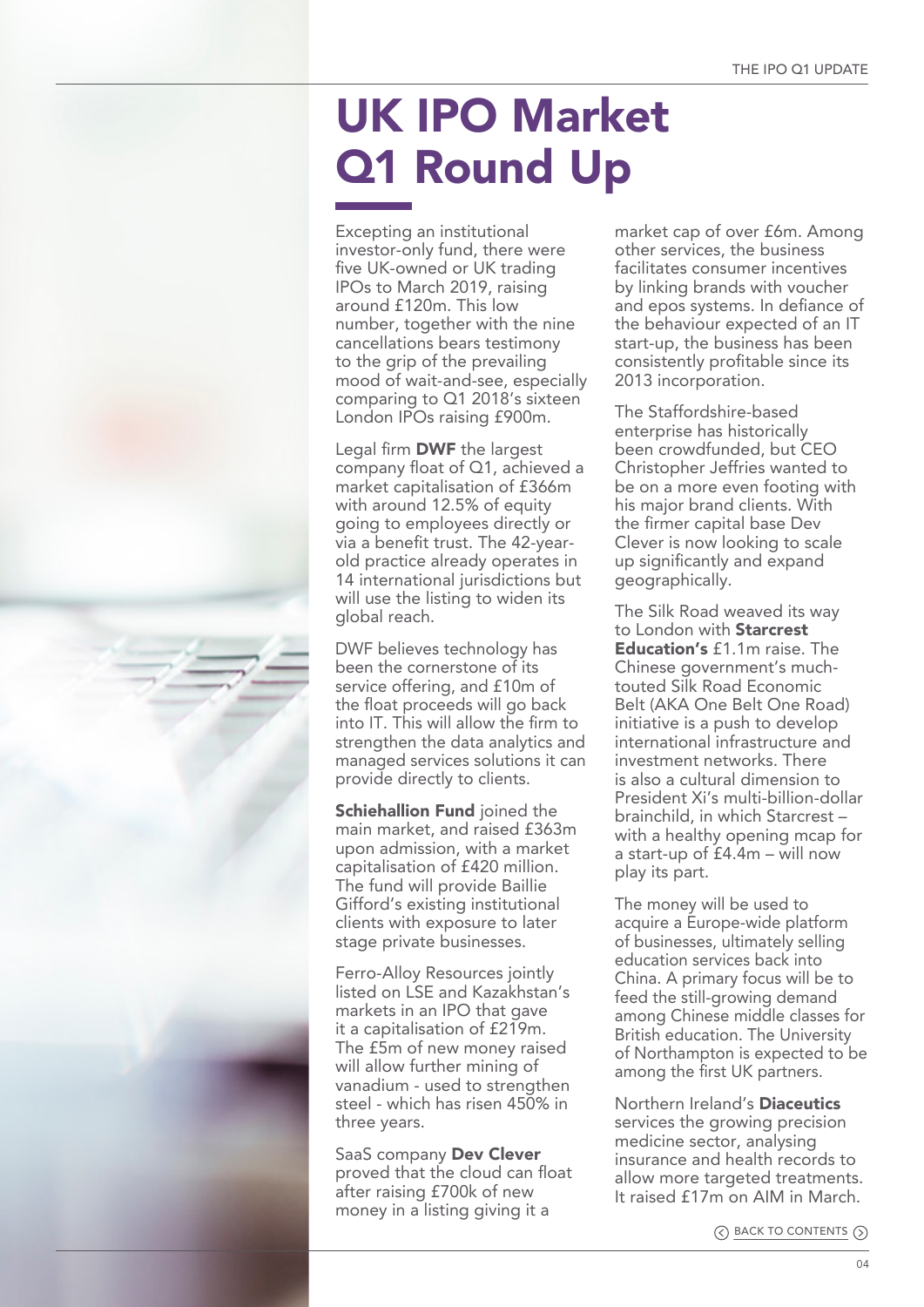#### Overseas Exchanges

Lyft picked up an otherwise relatively quiet New York with its \$2.3bn raise, valuing the loss-maker at over \$24bn. The rideshare unicorn mapped a quicker route to market than its arch-rival Uber. which has been rather distracted by reputational and regulatory issues, but which will nonetheless tailgate Lyft with an April listing.

Big pharma Gossamer Bio engineered a \$317m NASDAQ injection. Investors forgave disappointment with its latest asthma drug, losses and high cash burn and looked instead to its stable of drugs in clinical trials.

Levi Strauss added some zip to NYSE with its \$623m raise, valuing it at \$8.9bn. The 166-year-old has been modelling increasingly attractive bottom lines, with last-filed quarterly profits up 45% YOY. Any retro look may be because Levi's first went public in 1971 only to be taken private again in 1984. By retaining B shares with superior voting rights, however, descendants of the jeans inventor still look to wear the trousers.

One of the biggest planned IPOs of the quarter didn't turn up on investment platforms. Virgin Trains USA signally failed to on-board public interest for its \$510m raise and will instead turn to private equity.

Shanghai and Shenzhen are busying themselves with arranging at least 14 bank IPOs this year as part of the government's drive to strengthen their

capital base. The most eye-catching of the Q1 cohort was Bank of Xi'an's \$300m raise. The bank's history is to some extent a microcosm of China's recent history of capitalism: Bank of Xi'an began as a medley of municipal credit co-operatives in 1997, opened itself up to foreign involvement with Scotiabank's minority shareholding in 2002 and by some estimates has since seen an eight-fold increase in authorised capital over its commercial lifespan.

The Hang Seng had its poorest trading start for 25 years but, nothing daunted, 36 firms have launched their IPOs on Hong Kong's main market this quarter, with new economy and pre-revenue companies prominent. The largest capital raise was by pre-profit biotech CStone at \$285m, albeit on a scaled-back listing.

Coke is good, decided investors in China Risun, the world's largest coking chemical producer. The company's \$200m raise garnered the second highest amount of new money of the quarter, although at the low of its pricing range, reflecting a more measured mood on the HK exchange.

Emerging markets have tempted investors in recent months, but **Turkey** served a reminder of their potential volatility. Government currency protectionist intervention shored up the lira in the short term but effectively forced traders to liquidate assets including stocks to close off trades and the BIST 100 lost 10% in March.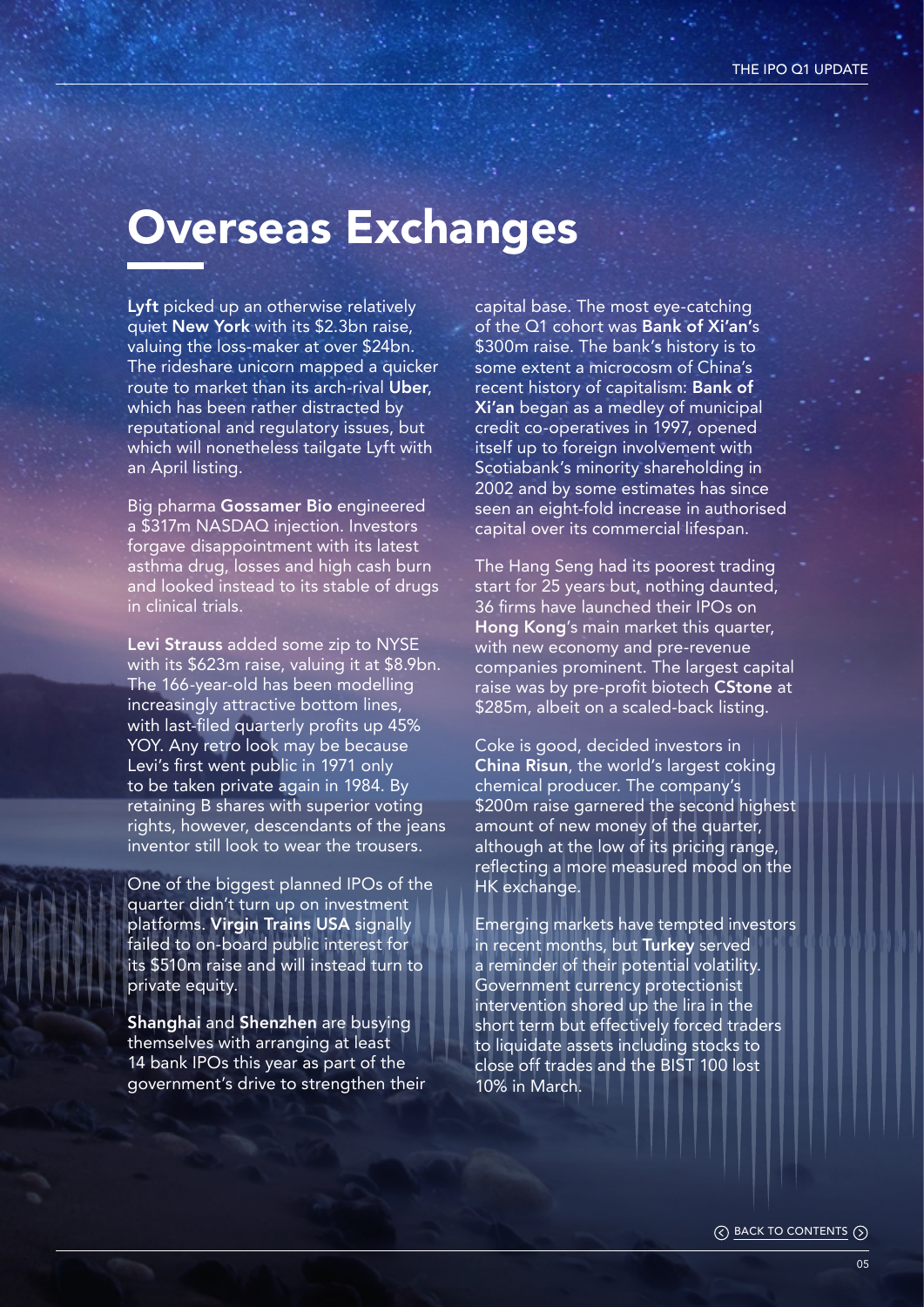

# That Listless Feeling

#### London Has Time on Its Hands for Soul Searching

In 2017 there were 104 IPOs on the LSE, recording the highest annual number of equity transactions since 2008. 2018 however saw that number drop to 79 IPOs and 2019 also looks likely to see a fall in numbers. While London continues to lead Europe in the IPO market with a 73% share, does this reflect a worldwide trend in equity market activity or is the UK stuck in the kitchen while everyone else is enjoying an IPO party?

#### Stock markets in general appear to be out of favour with both investors and businesses.

Since IPOs are ultimately driven by investor sentiment, BlackRock's survey of 230 global institutional clients representing \$7 trillion of investments gave little comfort to immediate IPO prospects. It showed that 51% of clients were planning to reduce their exposure to equities in 2019. Similarly, Bank of America Merrill Lynch's February 2019 survey found equity allocation among fund managers to be at a 30-month low,

with US money managers holding 44% in cash, the highest since the dark days of January 2009.

The picture is just as stark this side of the Atlantic. According to EPFR, European equity funds have shed an average of \$10bn per month since October 2018.

If investors are starting to cool towards share markets, many businesses are ahead of them. The number of US public companies has halved since 1996. Globally, \$240bn of capital has gone into taking companies from public to private (P2P) between 2013 and mid-2018 according to S&P (US, China and UK being the three most active P2P markets). Corporations are knocking on an open door when it comes to private equity. Bain's 2019 PE report points to record amounts of capital available to invest, with macro-economic headwinds merely concentrating investments into larger deals rather than reducing overall appetite.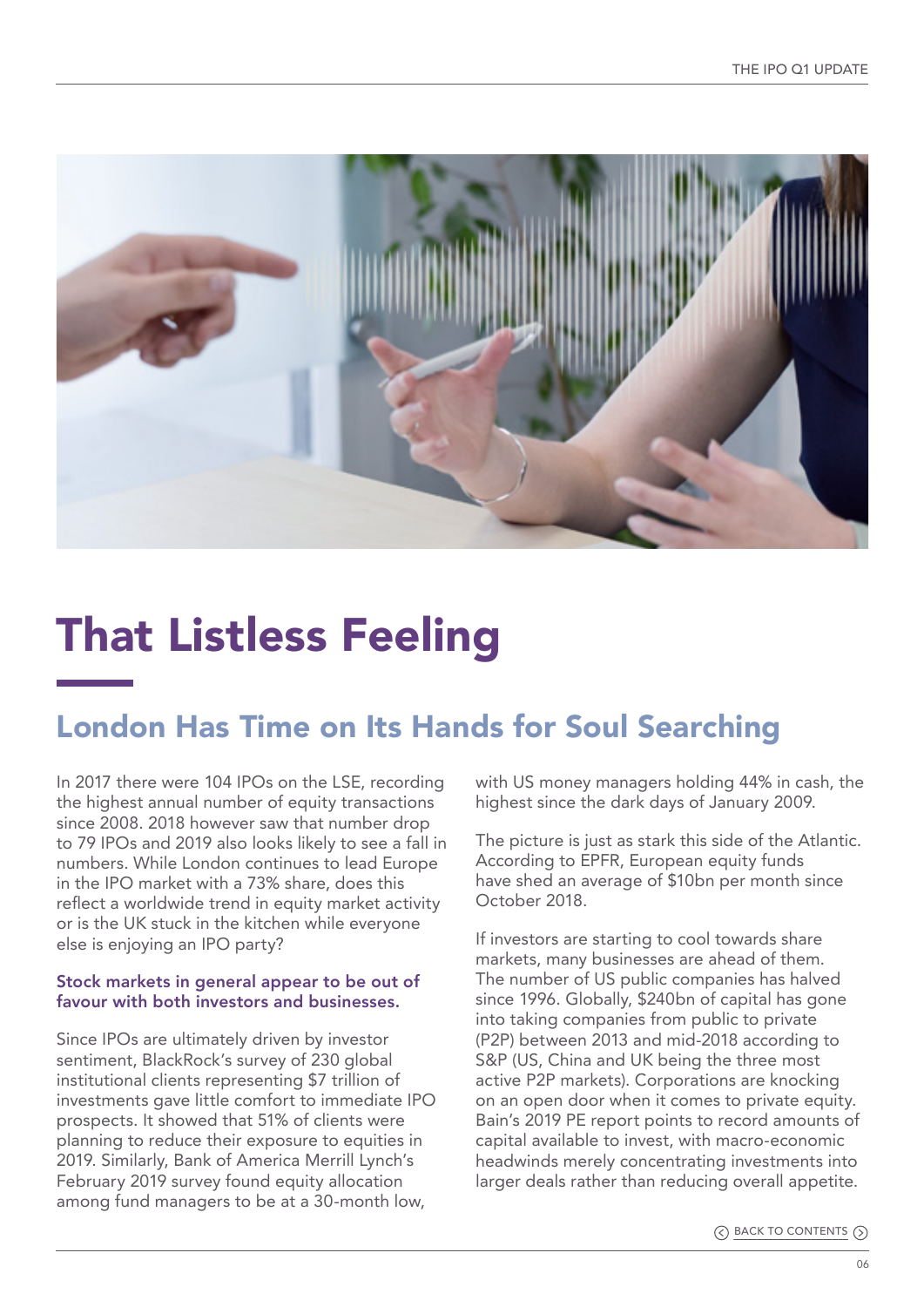Bonds traditionally also take up slack from equity markets. McKinsey calculates that since the banking crisis in 2007 corporate bonds globally have nearly tripled in dollar terms. This has created a decidedly issuer-friendly market. GlobalCapital Asia highlights major 2019 issues in Hong Kong, China and India (New World Development Co, China State Construction International and ReNew Power respectively) which either revived fixedfor-life terms or which did not build in traditional investor protection and recourse structures.

With interest rates low, bank debt is similarly proving attractive for businesses which might otherwise be tempted to list. BoE data for example showed lending to large companies increasing through the second half of 2018 just as IPO activity was falling away. By the end of the year, corporate bank borrowing was a significant 6% higher than December 2017.

#### With equity markets around the world in a lull, perhaps London shouldn't take the scarcity of IPOs personally.

Yes As Robin Stevens, Senior Advisor at Crowe points out, "There are certainly fewer equity plays out there, but for different reasons." Each market, he explains, has its own IPO challenges. He gives the examples of Hong Kong, the stellar performer of 2018, which has cancelled 17 listings so far this year citing regulatory reasons and concerns over scalability, while smaller Asian markets like Singapore and KL have become noticeably more risk averse.

Stricter approval policies, world trade tension and what Goldman Sachs calls the "bumpy deceleration" have likewise chipped away at the Chinese IPO juggernaut. The US is also seeing listings decline, in no small part because of legislation. Since the mid-nineties rules have made it progressively easier for private companies to sell stock to qualified purchasers while increasing the administrative and cost burden of going - and remaining - public.

London has always been an outward-facing market and has comfortably more international assets under management than any other financial centre. Any global mood change in equity will necessarily be reflected – if not magnified – here, including the volume of IPOs on the main market and AIM.

 $\Diamond$  BACK TO CONTENTS  $\Diamond$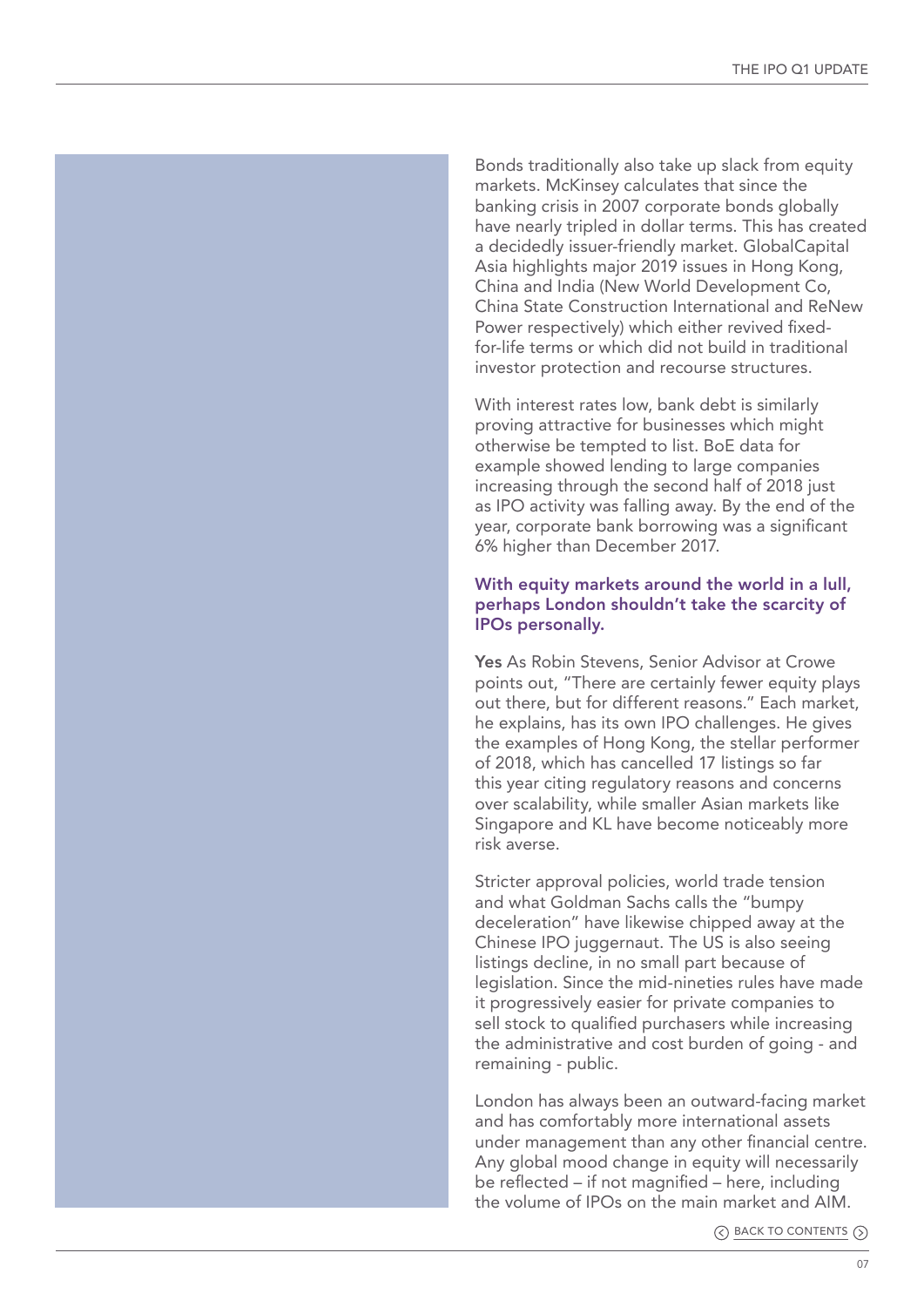... and no. Businesses are more comfortable going public when there is at least medium-term visibility on general risk parameters. Brexit-befuddled UK cannot presently offer this. Robin Stevens conveys a common question asked by businesses and their professional advisors considering a London listing: "Why raise in Sterling when you could lose 10% on currency?"

Other markets' challenges can and are being addressed: China is rolling up its sleeves and introducing stimulus measures through its banking system, streamlining the IPO approval process and offering a specialist platform for "new economy" businesses; Hong Kong is remaining choosier but casting its net further into ASEAN territories while in the US, Wall Street dealmaker Jay Clayton's appointment as SEC Chairman presages an easing of IPO regulations to reverse the decline in the number of public companies.

The UK, however, is struggling to overcome its own major challenge. Meanwhile, stocks since the referendum have delivered only two-thirds the total returns of its global peers according to the MSCI index and are being ostentatiously jettisoned by international fund managers.

Light at the end of the Eurotunnel? Optimistic UK market analysts are not causing any overpopulation concerns at the moment. Those willing to offer any views at all on the rest of 2019 have predicated them on an orderly Brexit.

However, even before this has been achieved, Schroders is not alone in seeking to establish a calmer perspective on London's present situation and its impact on the global economy. The Volatility Index (VIX – the higher the number the higher the volatility in equity markets) is at 13 during the parliamentary non-resolution of Brexit in March 2019, was 20 after the initial 2016 referendum decision but was 75 at the height of the financial crisis in October 2008.

Schroders' Personal Finance Director Claire Walsh goes on, "While Brexit is a cause for uncertainty… history has shown that people can still benefit from investing despite wars, disasters, economic strife and political instability".

This month, the Chancellor's Spring Statement appeared to show that the economy was trundling along with rather British nonchalance. Tax receipts – especially from the impressive employment levels – were robust and indicated fiscal targets could well be met going into 2020 and 2021. Also welcome was the CBI's December 2018 report highlighting growth in consumer spending, real wages, business investment and exports.

This underlying resilience would appear to provide a stable and welcoming environment for a bounce-back in IPOs when the political situation is resolved.

◯ BACK TO CONTENTS ①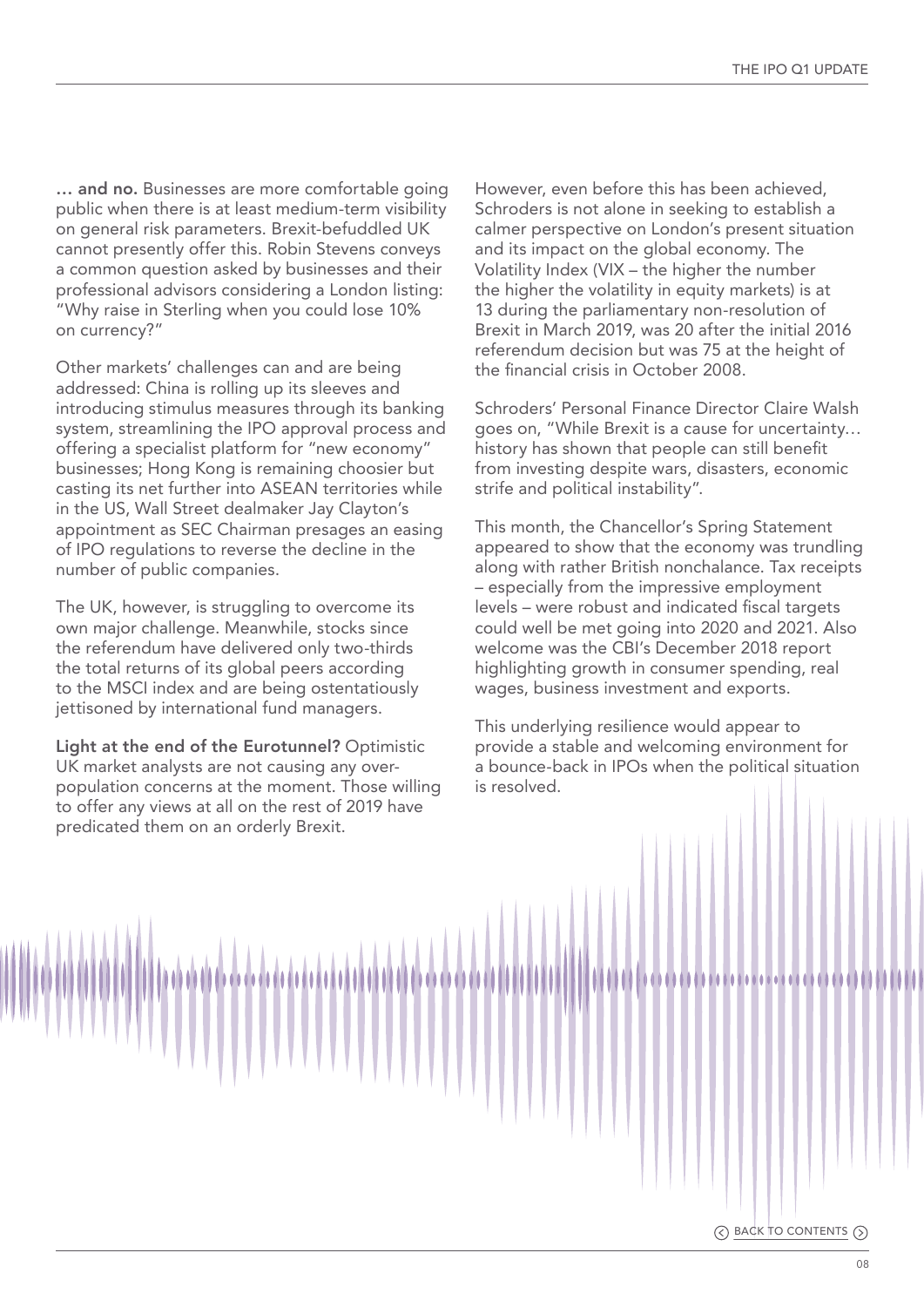The report does not constitute a comprehensive or accurate representation of past or future activities of any company or their shareholders. All data and descriptions of any company, business, markets or developments mentioned in this report, may be a combination of current, historic, complete, partial or estimated data. The report may include statements of opinion, estimates and projections with respect to the anticipated future. These may or may not prove to be correct.

This report is not, and should not be, construed as a recommendation or form of offer or invitation to subscribe for, underwrite or purchase securities in any company or any form of inducement to engage in an investment activity.

All information contained in this report has been sourced from publicly available information and has not been independently verified. Neither Equiniti nor any of its affiliates, partners or agents, make any representation or warranty, expressed or implied, in relation to the accuracy, reliability, merchantability, completeness or fitness for a particular purpose of the information contained in this report and expressly disclaim any and all liability.

### Disclaimer